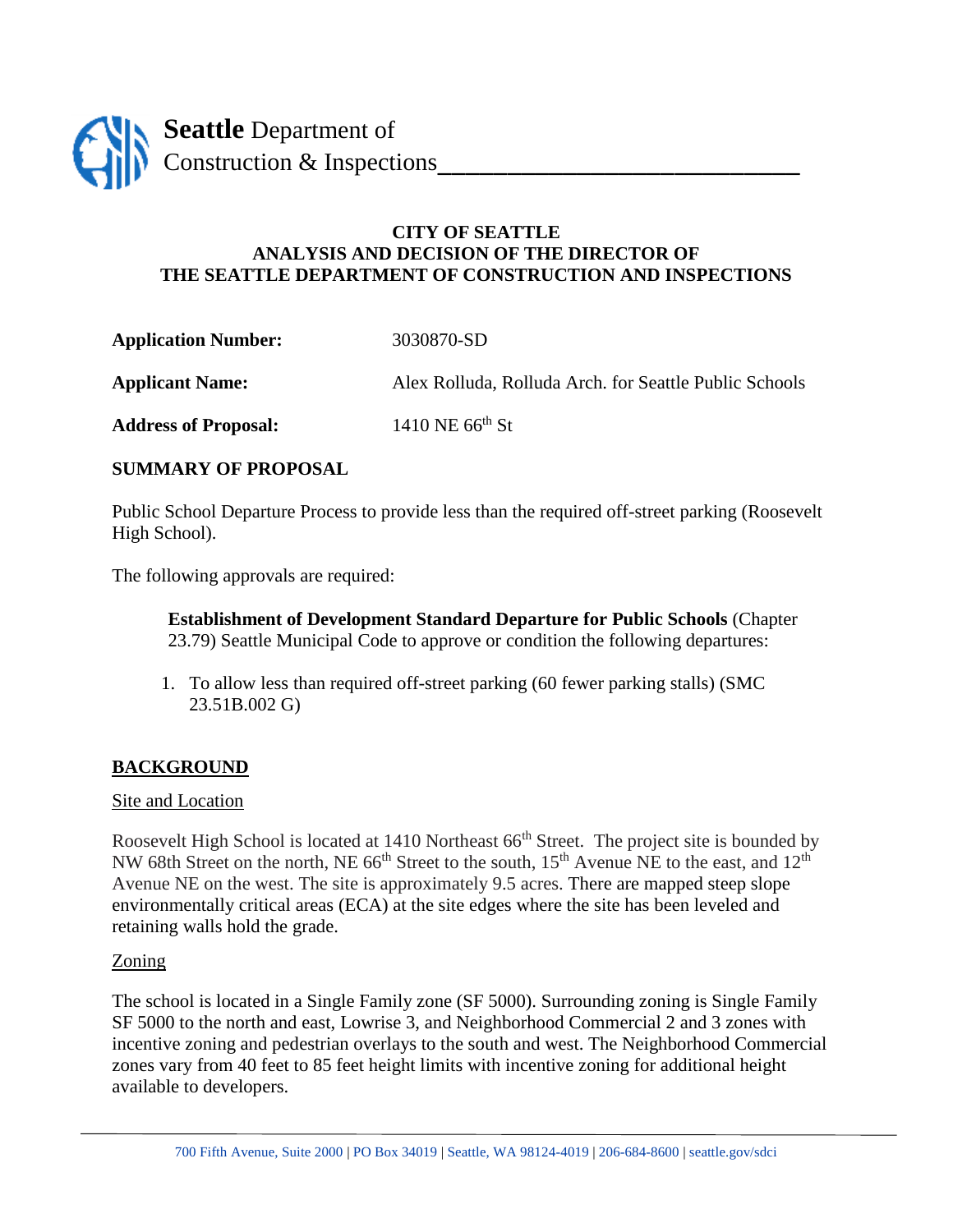#### **Application No. 3030870-SD Page 2 of 9**

## Proposal Information

Seattle Public Schools (SPS) proposes to place four portable classrooms in the northwest parking lot in addition to six portable classrooms are already placed in the same parking lot for a total of 10 portable classrooms. The existing six portables did not receive a development standard departure and so they are included in this proposal magnifying the request for reduced parking. Seattle Public Schools is placing portables to help create classroom space for students who will be moving to Lincoln High School once that school renovation is complete. Expected complete date for Lincoln High School improvements is fall of 2019. SPS proposes removing the 10 portables thus unencumbering the parking spaces once Lincoln High School is open. Information on the project proposal is available in the electronic file at [http://www.seattle.gov/dpd/.](http://www.seattle.gov/dpd/)

## Previous SEPA Related Actions

The District has exercised its prerogative to act as lead agency for the SEPA review. SEPA documents are available on the Seattle Public Schools websites.

Environmentally Critical Areas (ECAs) review is required for building permit applications. SMC 25.09. Based on a review of the submitted information and the City GIS system, Seattle Department of Construction and Inspections (SDCI) concludes that the proposed development appears to not temporarily or permanently encroach within steep slope areas or buffers on and adjacent to the parcel, so the ECA Steep Slope Development Standards are waived for this project as allowed by ECA Regulations, Section 25.09.045E.

## Public Comment

Comment letters were received during the official public comment period. Letters can be viewed in the public electronic file at the following link [http://www.seattle.gov/SDCI/](http://www.seattle.gov/dpd/) under the project number, MUP project 3030870. The public comments addressed concerns for decreased amount of parking, , traffic flow in the area, school attendance planning and next steps once student overflow is reduced.

## Development Standard Departure

The Seattle School District submitted a request for departures from Seattle Municipal Code Development Standards for the portable classroom placements which would reduce the required parking on site. The Department of Neighborhoods (DON) is charged with administering the School Departure process per SMC 23.79.004. DON formed the required Advisory Committee of eight voting members with a City staff non-voting Chair. The final Development Standard Departure Report is available in the public electronic file at the following link [http://www.seattle.gov/SDCI/](http://www.seattle.gov/dpd/) under the project number.

# **ANALYSIS – Development Standard Departure for Public Schools**

The Development Standard Departure process is conducted pursuant to the provisions of Seattle Municipal Code sections 23.79.002-012. An Advisory Committee was convened, public comment received, and a written recommendation to the Director of SDCI prepared. The Director prepares an analysis and decision per SMC section 23.79.010. The Director will determine the amount of departure to be allowed as well as mitigation measures to be imposed. The Director's Decision shall be based on an evaluation of the factors set forth in Section 23.79.008 C, the majority recommendations and minority reports of the Advisory Committee,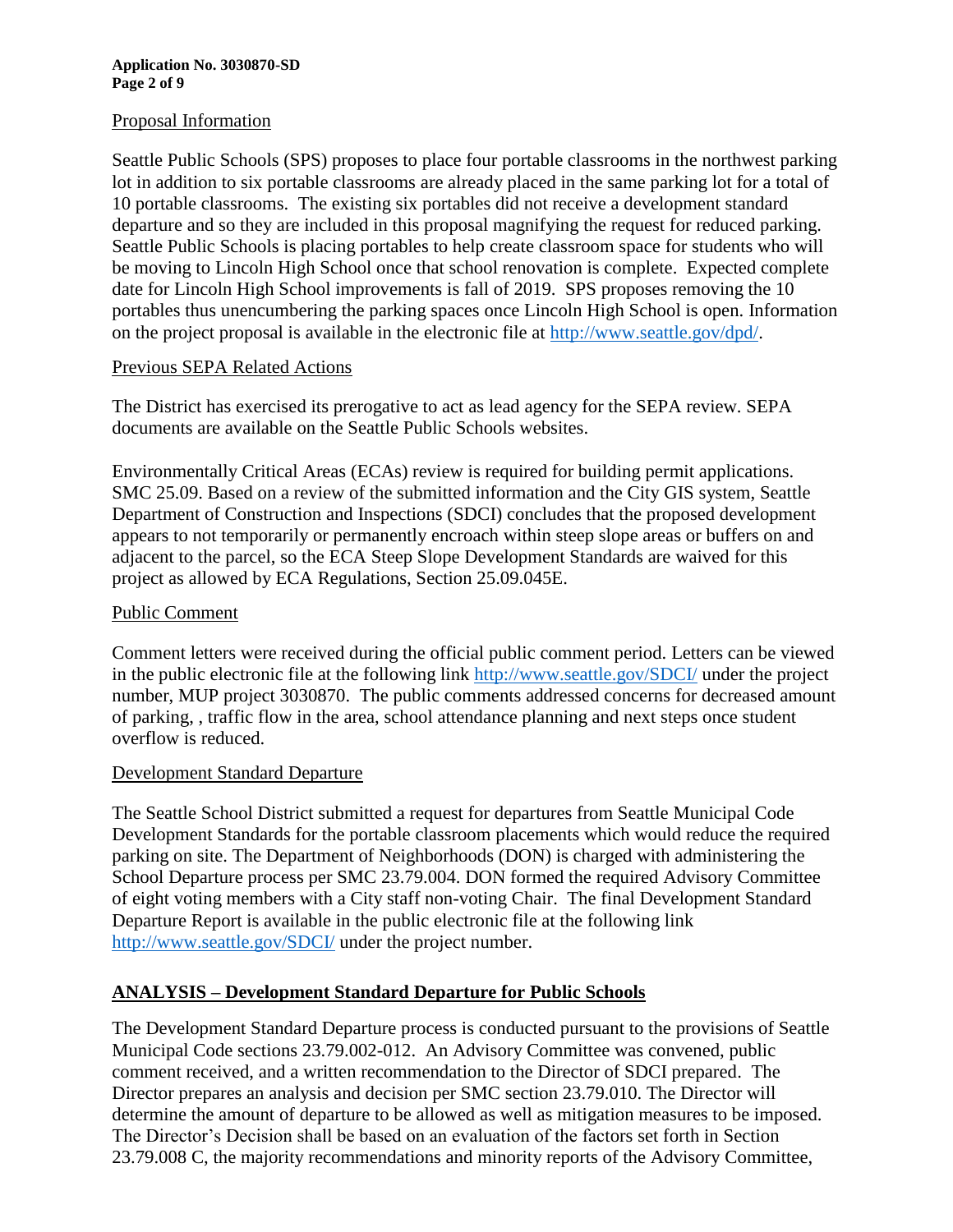#### **Application No. 3030870-SD Page 3 of 9**

comments at the public meeting(s) and other comments from the public. If the Director modifies the recommendations of the Advisory Committee, the reasons for the modification shall be put forth in writing.

Section 23.79.008 directs the Advisory Committee to *"gather and evaluate public comment"*, and to *"recommend maximum departures which may be allowed for each development standard from which a departure has been requested"*. It states, "*Departures shall be evaluated for consistency with the objectives and intent of the City's Land Use Code......, to ensure that the proposed facility is compatible with the character and use of its surroundings"*. The Advisory Committee is directed to consider and balance the interrelationships among the following factors in SMC 23.79.008 C 1:

- *a. Relationship to Surrounding Areas: The Advisory Committee shall evaluate the acceptable or necessary level of departure according to:*
	- *1. Appropriateness in relation to the character and scale of the surrounding area;*
	- *2. Presence of edges (significant setbacks, major arterials, topographic breaks, and similar features) which provide a transition in scale;*
	- *3. Location and design of structures to reduce the appearance of bulk;*
	- *4. Impacts on traffic, noise, circulation and parking in the area; and*
	- *5. Impacts on housing and open space.*

*More flexibility in the development standards may be allowed if the impacts on the surrounding community are anticipated to be negligible or are reduced by mitigation; whereas, a minimal amount or no departure from development standards may be allowed if the anticipated impacts are significant and cannot be satisfactorily mitigated.*

*b. Need for Departure: The physical requirements of the specific proposal and the project's relationship to educational needs shall be balanced with the level of impacts on the surrounding area. Greater departures may be allowed for special facilities, such as a gymnasium, which are unique and/or integral and necessary part of the educational process; whereas, a lesser or no departure may be granted for a facility which can be accommodated within the established development standards.*

## Departure Request and Advisory Committee Recommendation

Seattle School District submitted a request for departures from Seattle Municipal Code Development Standards to reduce the amount of onsite parking due to new portable classrooms.

The City initiated the Development Standard Departure Process, pursuant to SMC 23.44.006E, 23.51B and 23.79. The code requires that the Department of Neighborhoods convene an Advisory Committee (Development Standard Advisory Committee) when the School District proposes a departure from the development standards identified under the code. These standards are referred to as the "zoning code".

The purposes of the Development Standard Departure Advisory Committee are: 1) to gather public comment and evaluate the proposed departures for consistency with the objectives and intent of the City's land use policies to ensure that the proposed facility is compatible with the character and use of its surroundings; and 2) to develop a report and recommendation to the City Department of Construction and Inspections from the Department of Neighborhoods.

Following completion of the Advisory Committee Report and its transmittal to the City's Department of Construction and Inspections (SDCI) will publish the Director's Decision. The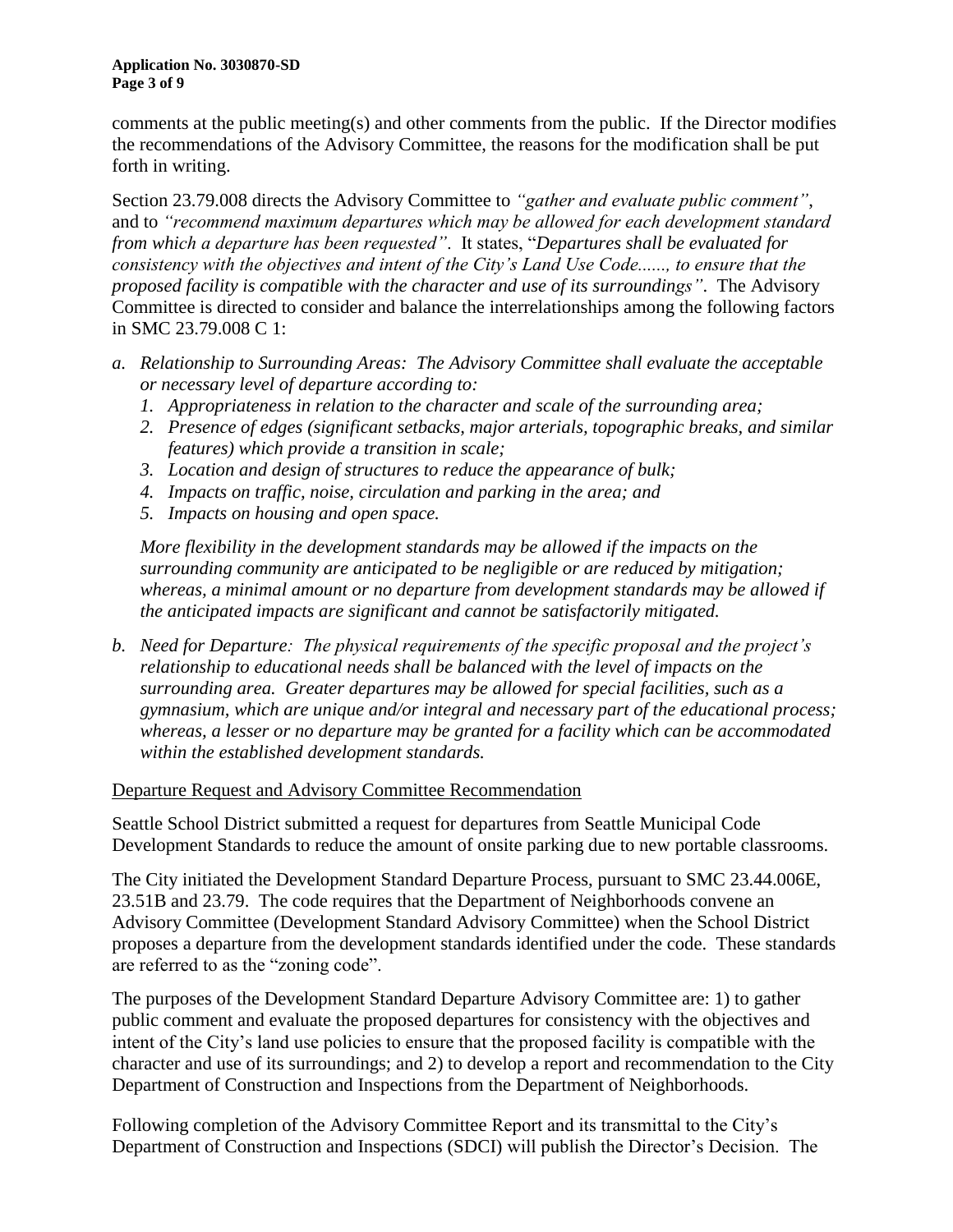#### **Application No. 3030870-SD Page 4 of 9**

Director of the Department of Construction and Inspections will determine the extent of departure from established development standards which may be allowed, as well as identify all mitigating measures which may be required. The Director's Decision is appealable to the City hearing examiner.

The Department of Neighborhoods sent notices to residents within 600 feet of the proposed new school and to a list of individuals and organizations that had shown interest in other community issues requesting self-nominations for membership on the Development Standard Departure Advisory Committee. The Committee was formed and composed of eight voting members with a City staff non-voting Chairperson.

In order to accommodate the educational program for this project, the District requested the following departure from the Seattle Municipal Code:

**Departure #1 – To allow a reduction of on-site parking.**(SMC 23.51B.002 G) –The code requires the District to provide 172 parking spaces. The District requested a departure to allow 60 fewer spaces for a total of 112 parking spaces on site.

Roosevelt High School enrollment has been increasing yearly and has exceeded the building's capacity. Enrollment projections for the school year 2018-19 is for another increase in enrollment of an additional 98 students, in part due to Lincoln High School renovations. Lincoln opened in 1907 as a high school. Since 1997, it has served as an intermediate site for multiple schools and programs. The project will return the existing Lincoln School campus into a comprehensive high school. The scope includes the modernization of the existing Lincoln School structures and improvements to the site using best practices for high school educational spaces. The renovated and modernized building will accommodate 1,600 high school students to help address projected high school enrollment.

It is anticipated an additional four (4) portable classrooms will be needed to accommodate the increased, temporary student enrollment. Seattle Public Schools is proposing to add these four (4) portable classroom buildings in the NW parking lot of Roosevelt High School adjacent to the current six (6) portable classrooms. The added classrooms are being installed to meet the projected increase in enrollment for the 2018-19 school year. The additional portable buildings are the same size and appearance as the existing portable buildings. They will be located between the existing portables and 12th Avenue NE. When Lincoln High School opens in Fall 2019, enrollment at Roosevelt High School will return to levels that align with the building capacity. The portable classroom buildings are planned for removal in the Summer of 2019.

The Seattle Municipal Code intent is to grant departures from the requirements of the Municipal Code to accommodate the educational needs of the programs to be located in single family zoned neighborhoods. The Seattle School District has demonstrated that it cannot accommodate the program necessary for this area without granting departures for reduced on-site parking.

# Departure #1 – Less than Required Off-street Parking

1) Appropriateness in relation to the character and scale of the surrounding area were considered by the Committee, and they did not have concerns about less than required off-street parking having an impact on its relationship to the surrounding area.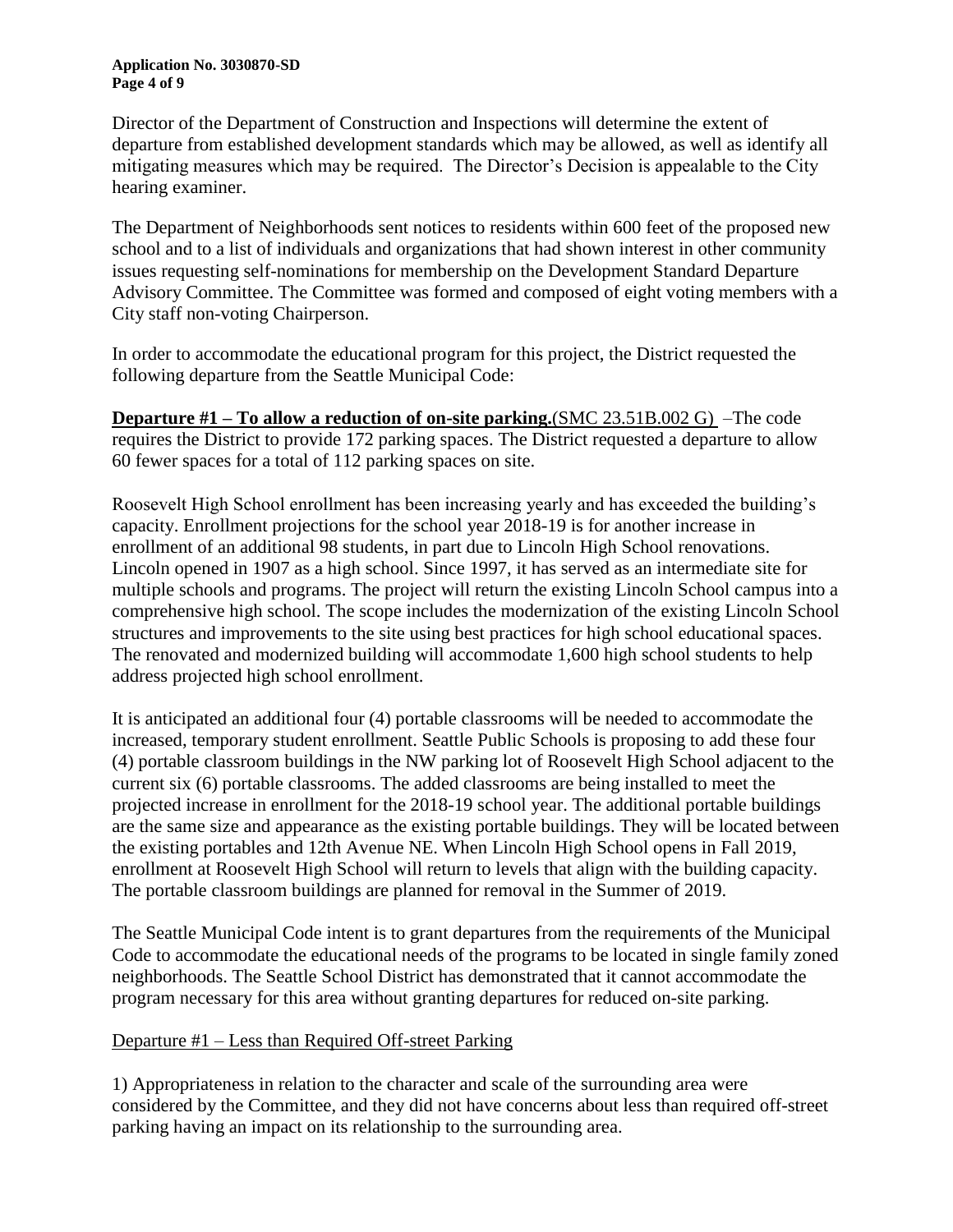2) Presence of edges (significant setbacks, major arterials, topographic breaks, and similar features) which provide a transition in scale were considered by the Committee, and they did not have concerns about less than required off-street parking having an impact on the transition in scale.

3) Location and design of structures to reduce the appearance of bulk were considered by the Committee, and they did not have concerns about less than required off-street parking having an impact on the appearance of bulk.

4) Impacts on traffic, noise, circulation and parking in the area were considered by the Committee, and they did have concerns about less than required off-street parking having an impact on traffic, circulation and parking the neighborhood, which were addressed in the recommended conditions.

5) Impacts on housing and open space were considered by the Committee, and they did not have concerns about less than required off-street parking having an impact on housing and open space.

The Committee deliberated about the added pressure on the neighborhood and enforcement of existing parking rules in the neighborhood due to the high utilization rate of parking. The Committee discussed ways to make taking the bus and walking to school safe and accessible, so that single and multiple occupancy vehicles needing parking would not be the only safe solution for commuting. Rather than the loss of housing to provide property for additional parking, the Committee recommended that alternative off-site parking solutions be explored such as using existing parking lots. The Committee mentioned the SDOT led Vision Zero street improvements should be put on hold since some parking will be removed with that effort.

The school district's proposal to install field lighting at the school was brought up because evening use of the field may generate additional cars parking at the school. For that project, there is a condition proposed that the field only be used for scholastic events, i.e. Seattle Parks and Recreation cannot use the fields when field lights are in use, until the portables are removed, and all portable-covered parking spaces are made available again.

The Committee was clear that the installation of portables on the school site must be temporary so the school district does not use them as a permanent solution, and the school district reviews future enrollment and school boundaries so over-enrollment such as this does not happen in the future.

One Committee member felt strongly that delaying the Vision Zero project would bring more harm than value and could not support the departure with the proposed conditions for that reason. After consideration of the above, the Committee recommends:

# Need for Departure

The Committee thoroughly questioned whether the portables would be the solution to the problem of over-enrollment, seeing as there are already six portables and this would add an additional four. There are multiple high schools in the area, and the Committee wanted to understand if those schools could accommodate the additional students and questioned that when Lincoln High School opened would it realistically be able to absorb the growth now and into the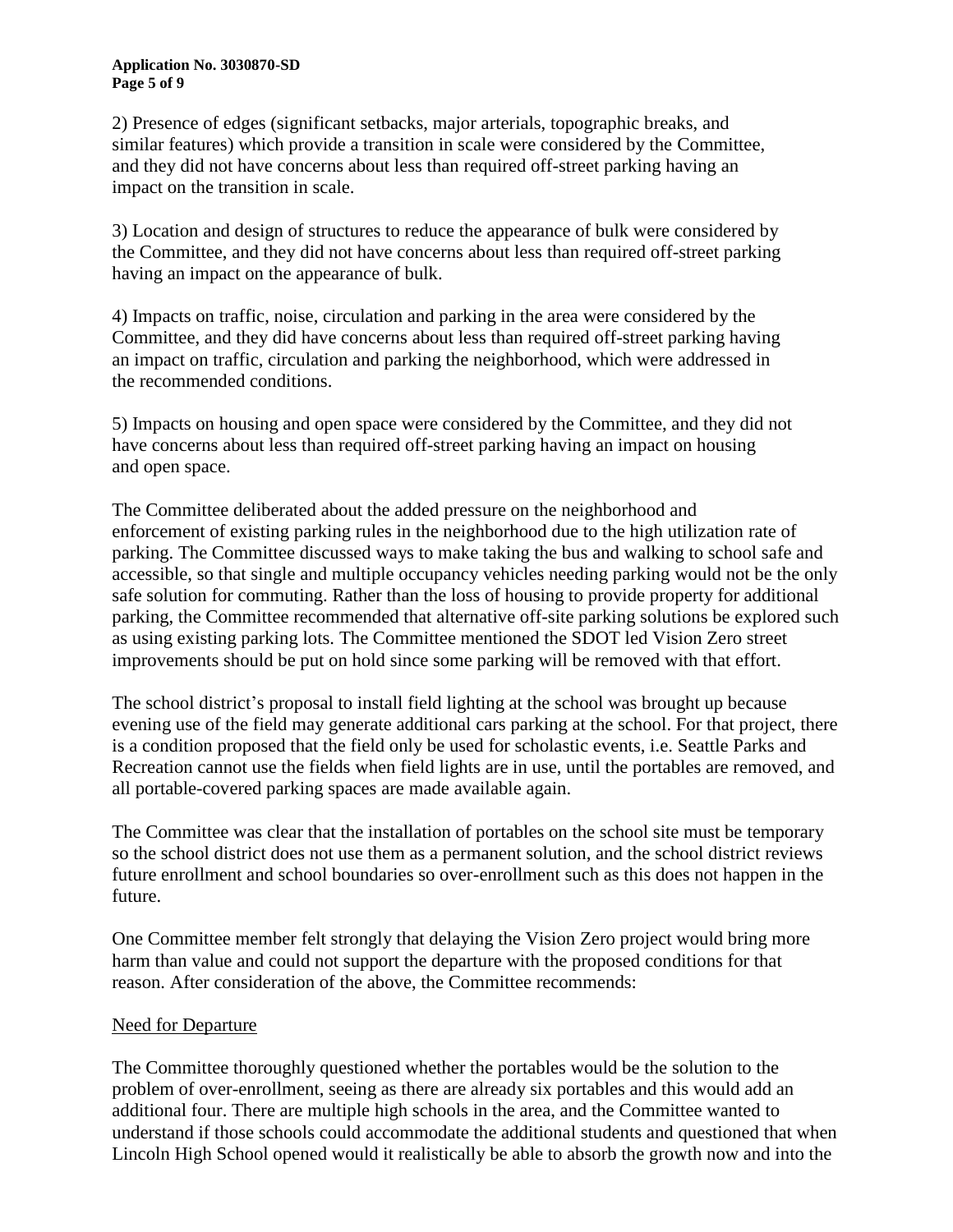#### **Application No. 3030870-SD Page 6 of 9**

coming years so that all Roosevelt portables could be removed. In the end, the Committee agreed there is a need for classroom space, and that should take priority, but parking and safety in the neighborhood will be further impacted and should be mitigated.

Committee Recommendation – That the departure to allow less than required off-street parking be GRANTED as requested by the Seattle Public Schools without modifications and with the following conditions:

- 1. Delay the NE 65th Vision Zero Project until portables are removed to maintain current parking spaces.
- 2. SDOT and the existing Roosevelt High School Safe Routes to Schools Committee should evaluate how students and staff safely arrive and leave the school, and should consider raised crosswalks, signage throughout the neighborhood alerting drivers to speed limits, one-way streets, etc. and should increase parking enforcement.
- 3. SPS and the transportation consultant team should coordinate with King County Metro to review bus shelters and placement of bus shelters and bus stops, identify necessary improvements to ensure they are convenient for staff and students' use.
- 4. Removal of all portables by summer 2019. If that is not feasible, a new departure process for the continued removal of parking must be completed.
- 5. Implement a Transportation Communications and Operations Plan outlining the location and time of parent drop off and pick up and traffic circulation during peak hours. Work with the City's Commute Trip Reduction (CTR) Program to find ways to encourage RHS staff to choose commute modes other than driving alone.
- 6. Seattle Public Schools should explore nearby off-site parking opportunities for staff and students to alleviate parking impacts on the neighborhood while portables are in place.
- 7. School Safety Committee should thoroughly consider security and protection of the students and portables.

# Director's Analysis

The Director's decision shall be based on an evaluation of the factors set forth in Section 23.79.008 C a and b, the majority recommendations and minority reports of the Advisory Committee, comments at the public meeting, and other comments from the public.

Section 23.79.008 C 1 a states:

*a. Relationship to Surrounding Areas: The Advisory Committee shall evaluate the acceptable or necessary level of departure according to:*

- *1. Appropriateness in relation to the character and scale of the surrounding area*
- *2. Presence of edges (significant setbacks, major arterials, topographic breaks, and similar features) which provide a transition in scale.*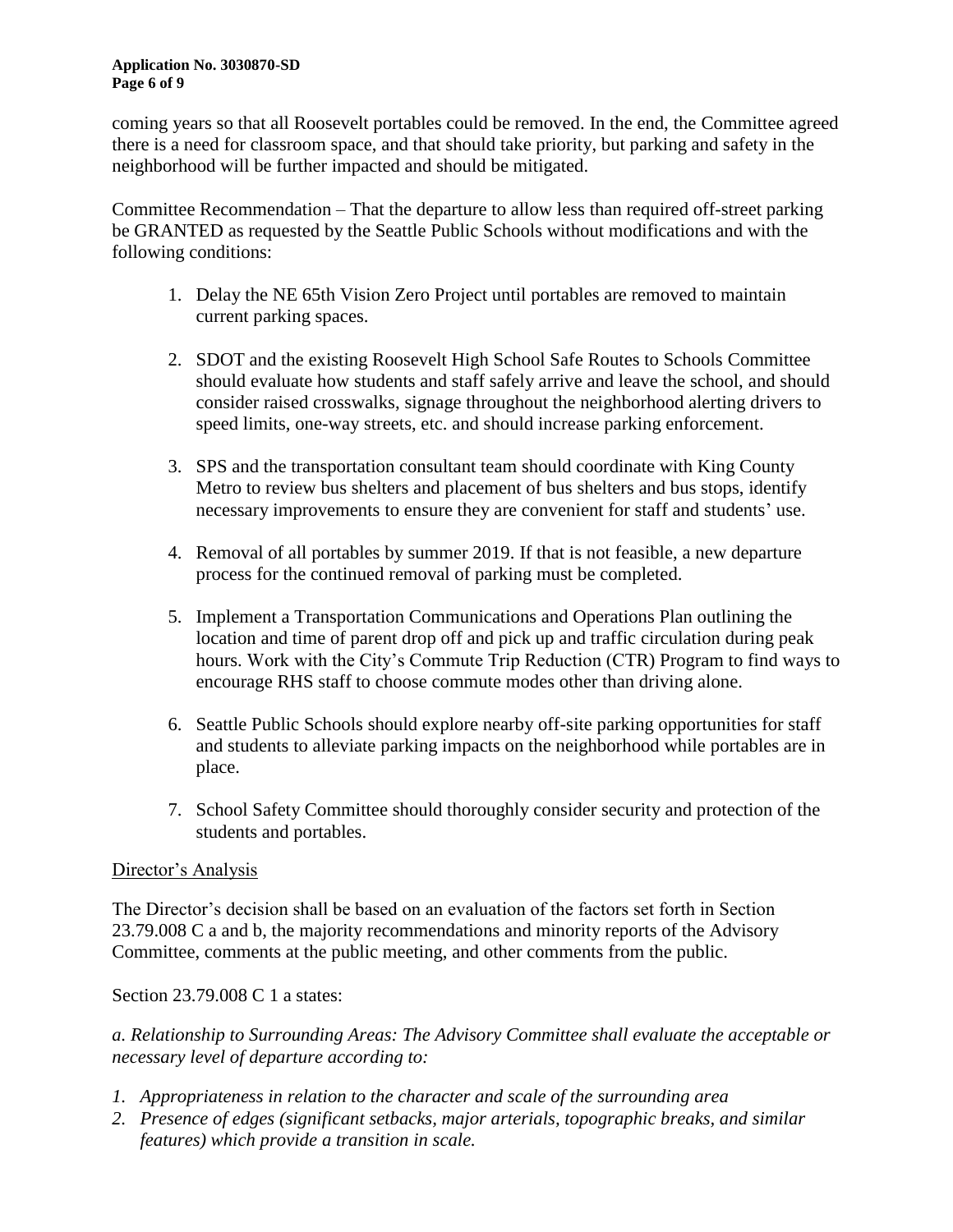- *3. Location and design of structures to reduce the appearance of bulk;*
- *4. Impacts on traffic, noise, circulation and parking in the area; and*
- *5. Impacts on housing and open space.*

## **Departure #1– To allow a reduction in on-site parking. (SMC 23.51B.002 G).**

The land use code requires the District to provide 172 on-site parking spaces for this project. The District requested a departure to allow 112 parking spaces on site, for a 60-parking space departure. The District previously placed six portable classrooms which would have required a development standard departure. This permit is retroactively including the reduction in parking request for the first six portables and then, for four new portables for a total of 10 portables resulting in a total parking reduction of 60 spaces.

The departure request to reduce the parking on-site was considered by the Departure Advisory Committee. The Committee members focused on the anticipated increased impacts to traffic and parking in the area due to the increase in school population. The Director agrees that the additional students will increase traffic and parking impacts at the site. However, the applicant, Seattle Public Schools, has stated that the need for the portables is for students who will be attending Lincoln High School in 2019 and is planning to use the portable classrooms until the summer of 2019 when they will be removed. At that time the portable area will return to parking.

The Director agrees with the Committee that there is a need for the Departure per SMC 23.79.008Cb and agrees with the Committee that there will be impacts to traffic and parking due to the portable placement and consequent reduced parking spaces, criteria 4 of SMC 23.79.008Ca4.

The Director accepts the Committee recommendation to approve the departure with conditions. The conditions have been modified by the Director to omit a request to SDOT to put the Vision Zero Project on hold due to its importance for area safety and impracticability to slow down a safety related project, by another city agency, which is in process. The Director also cites comment from SDOT contrary to the recommendation to interrupt the Vision Zero plan on NE  $65<sup>th</sup>$  a block south of the high school. The NE 65th Vision Zero Project began as a collaborative effort to identify traffic calming, signal, and safety enhancements to make 65th a safer corridor for all modes of travel. SDOT implemented short-term safety improvements in 2017 and the project has now reached final design and is on-schedule for implementation in 2018.

Additionally, the Director finds that condition number five of the Committee's list (See DON Advisory Committee Report, Recommendation #1, condition e.) relates to a Roosevelt field lighting permit and the topic has been reviewed, discussed, and appealed under a different permit (3029271) and does not need to be a condition of this project.

After consideration of the Departure Advisory Committee majority recommendations and minority reports, public and agency comments, the Director recommends that the departure to reduce the parking requirement be granted with conditions listed at the end of this document.

## Section 23.79.008 C 1 b states:

*b. Need for Departure: The physical requirements of the specific proposal and the project's relationship to educational needs shall be balanced with the level of impacts on the*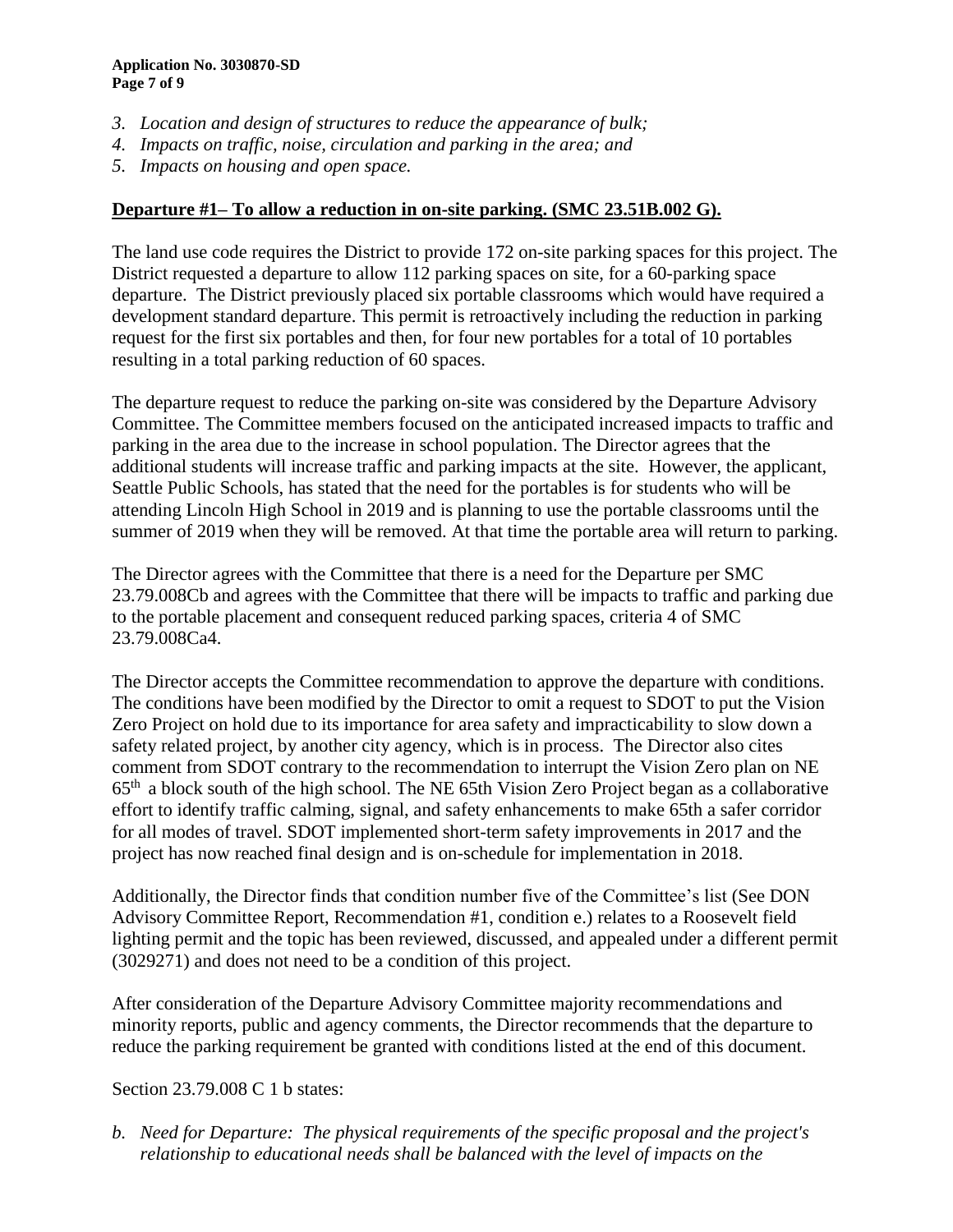*surrounding area. Greater departure may be allowed for special facilities, such as a gymnasium, which are unique and/or an integral and necessary part of the educational process; whereas, a lesser or no departure may be granted for a facility which can be accommodated within the established development standards.*

The Committee discussed the overall need for a departure (SMC 23.79.008C1b) as part of its deliberations. The Seattle Municipal Code provides for granting departures from the requirements of the Municipal Code to accommodate educational needs of programs to be located in proposed buildings. In this case, the Seattle School District stated that placing portables in parking spaces helps further serve the district's students' educational needs as schools are renovated and those standards could not be met as effectively.

The Director balances departure requests through criteria based on the relationship to surrounding areas with need for development standards departures to meet program requirements and finds that the departure request should be allowed.

# **DECISION-DEVELOPMENT STANDARD DEPARTURES**

The school development standard departure, to allow a reduction of on-site parking, is **GRANTED WITH CONDITIONS**.

# **CONDITIONS –SCHOOL DEVELOPMENT STANDARD DEPARTURES**

# *Prior to building permit final certificate of occupancy*

- 1. SDOT and the existing Roosevelt High School Safe Routes to Schools Committee should evaluate how students and staff safely arrive and leave the school, and should consider raised crosswalks, signage throughout the neighborhood alerting drivers to speed limits, one-way streets, etc. and should increase parking enforcement.
- 2. SPS and the transportation consultant team should coordinate with King County Metro to review bus shelters and placement of bus shelters and bus stops, identify necessary improvements to ensure they are convenient for staff and students' use.
- 3. Remove all portables by summer 2019. If that is not feasible, a new departure process for the continued removal of parking must be completed.
- 4. Implement a Roosevelt High School Transportation Communications and Operations Plan outlining the location and time of parent drop off and pick up and traffic circulation during peak hours. Work with the City's Commute Trip Reduction (CTR) Program to find ways to encourage RHS staff to choose commute modes other than driving alone.
- 5. Seattle Public Schools should explore nearby off-site parking opportunities for staff and students to alleviate parking impacts on the neighborhood while portables are in place.
- 6. RHS School Safety Committee should thoroughly consider security and protection of the students using the portables.